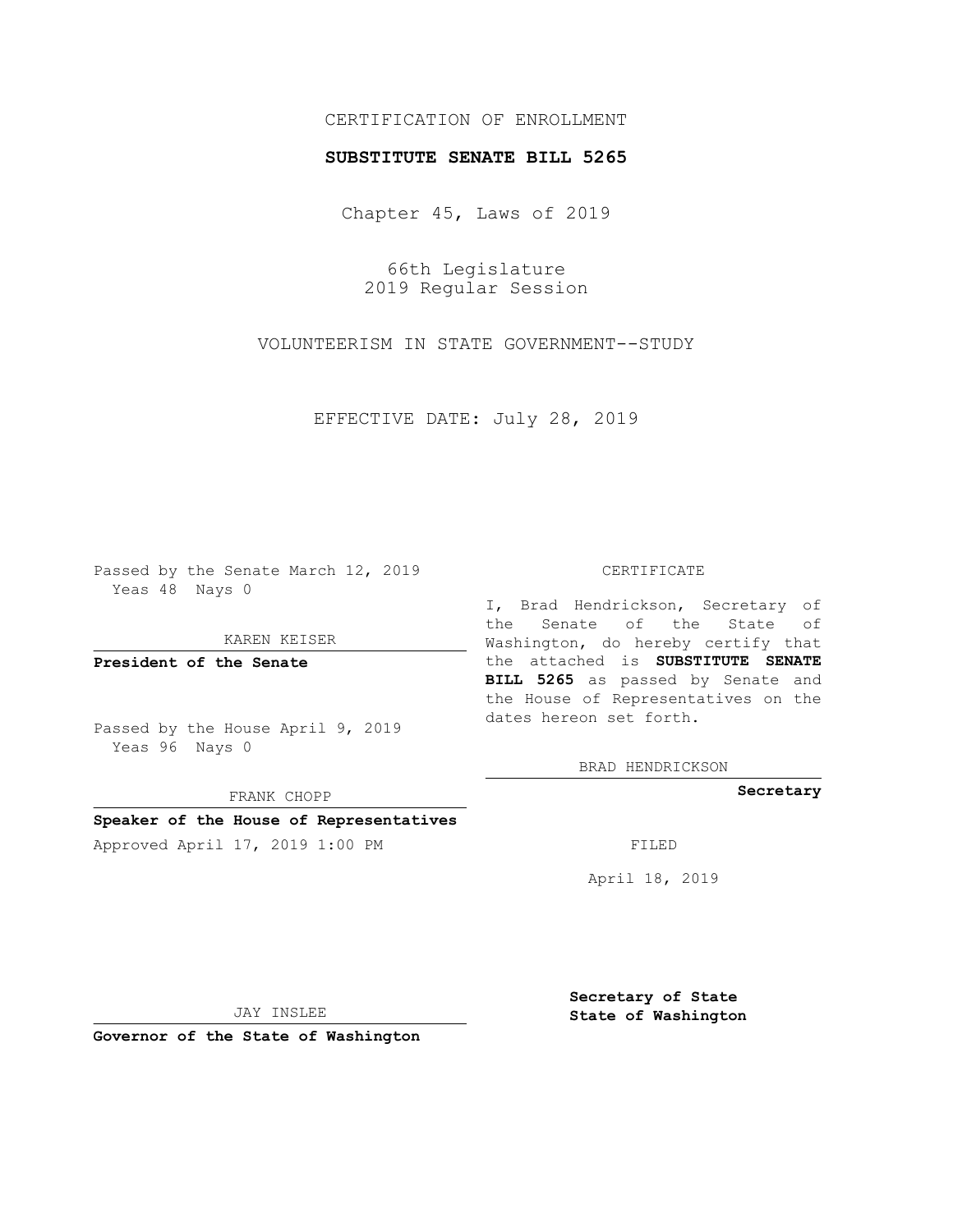## **SUBSTITUTE SENATE BILL 5265**

Passed Legislature - 2019 Regular Session

**State of Washington 66th Legislature 2019 Regular Session**

**By** Senate State Government, Tribal Relations & Elections (originally sponsored by Senators Zeiger, Hunt, Bailey, and Hawkins)

READ FIRST TIME 02/22/19.

 AN ACT Relating to encouraging the role of volunteerism within state government; creating new sections; and providing an expiration 3 date.

BE IT ENACTED BY THE LEGISLATURE OF THE STATE OF WASHINGTON:

 NEW SECTION. **Sec. 1.** The legislature finds that volunteers play an important role in enriching our communities. This is true not only for society at large, but also within state government specifically. Volunteering not only produces positive results for the recipients of the efforts, but for the volunteers themselves, who are rewarded with new life experiences and a greater connection to their community.

 The legislature further finds while many individuals from the baby boomer generation are leaving the workforce, many are still seeking way ways to contribute and make a difference in their communities, and volunteering provides one such pathway.

 Therefore, the legislature intends that a thorough review be conducted that examines the existing role of volunteering within state government and considers ways to increase and expand volunteer 18 opportunities.

 NEW SECTION. **Sec. 2.** (1) Serve Washington must conduct a study to review volunteer opportunities within state government. The study